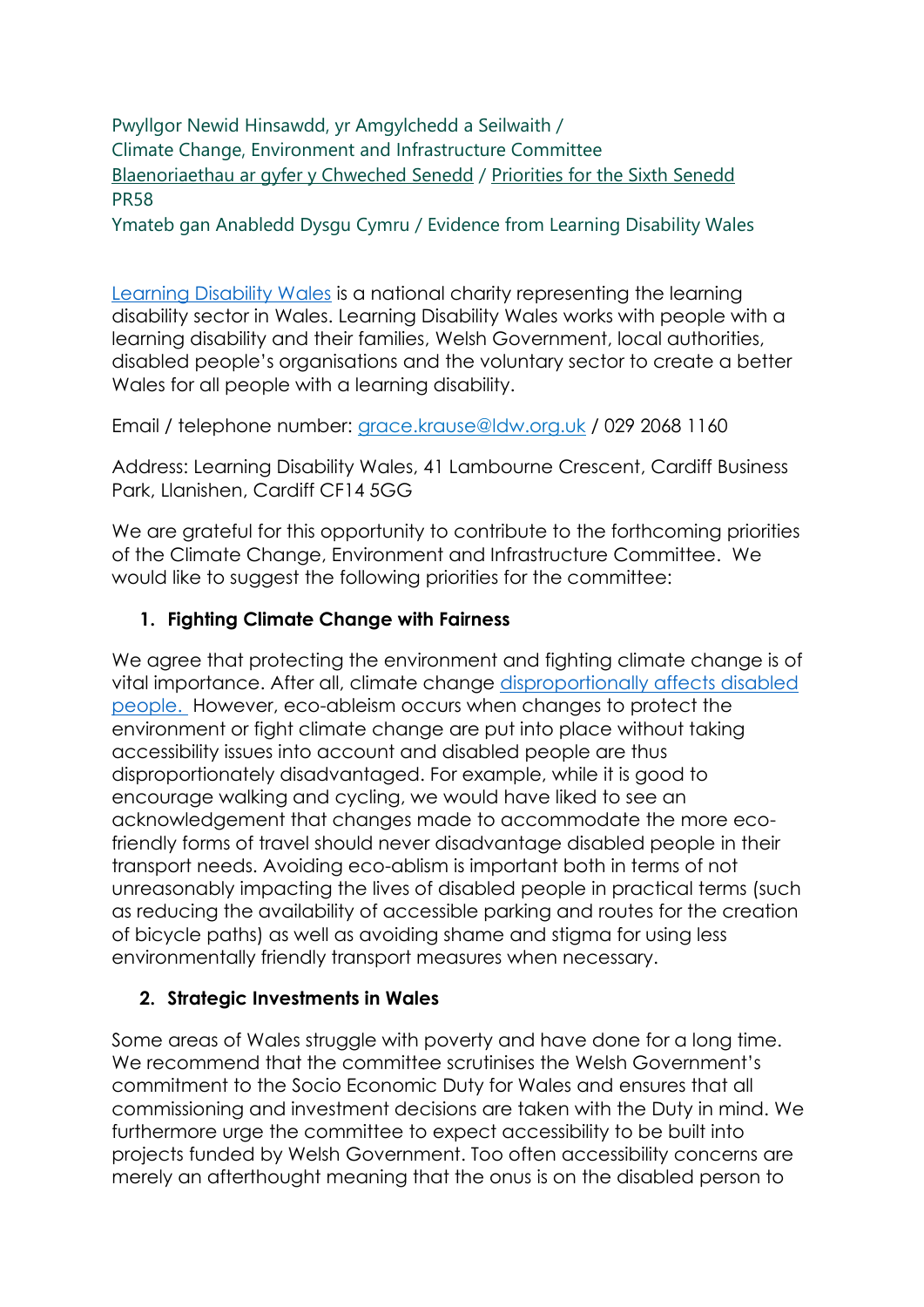ask for reasonable adjustments. Instead, Welsh Government should be held accountable to make sure adjustments are built into projects form the start. For people with a learning disability this means having information provided in accessible formats such as Easy Read and to make sure that support is easily available.

# **3. Improving public transport**

We urge the committee to engage with the Transport for Wales strategy and scrutinise its commitment to improving access to public transport in rural areas. In our consultation response to the strategy (link below) we have outlined some of our concerns and priorities. Consideration needs to be given not only to making public transport physically accessible, but also for booking and purchasing tickets to be easy to understand and use by people with a learning disability. There also needs to be strategic and substantive investments in services and resources that will support people with learning disabilities specifically to travel, for example through travel training. The plans to extend public transport and to make it safer, more reliable and affordable will greatly benefit disabled people in general and people with a learning disability in particular. People in North Wales in particular will benefit greatly from more reliable and accessible public transport.

The Transport for Wales strategy has a strong focus on improving opportunities for environmentally friendly modes of travel like cycling and walking. We urge the committee to take into account the needs of disabled people in this who should have the same access to these modes of transport as everyone else.

## **4. Inclusive Covid recovery**

Much of Welsh Government work will be concerned with controlling and recovering from the Covid-19 pandemic. We ask the committee to use its powers to ensure that disabled people are not left behind and that policies intended to improve the lives of Welsh citizens do not have a negative impact on disabled people. We urge the committee to closely study the report "Locked Out[: liberating disabled people's lives and rights in Wales](https://gov.wales/locked-out-liberating-disabled-peoples-lives-and-rights-wales-beyond-covid-19-welsh-governments-0)  [beyond COVID-19](https://gov.wales/locked-out-liberating-disabled-peoples-lives-and-rights-wales-beyond-covid-19-welsh-governments-0)" published by the Disability Equality Forum earlier this year to understand more on what that would entail.

## **5. Digital Inclusion**

In your own priorities you mention the need to establish high speed internet throughout Wales to help people stay connected and improve digital infrastructure. We would like the committee to take into account that for many people with a learning disability it will take more than just high speed internet to stay connected.

While the pandemic has led to many people with learning disabilities gaining important new digital skills, the pandemic has also highlighted the harsh